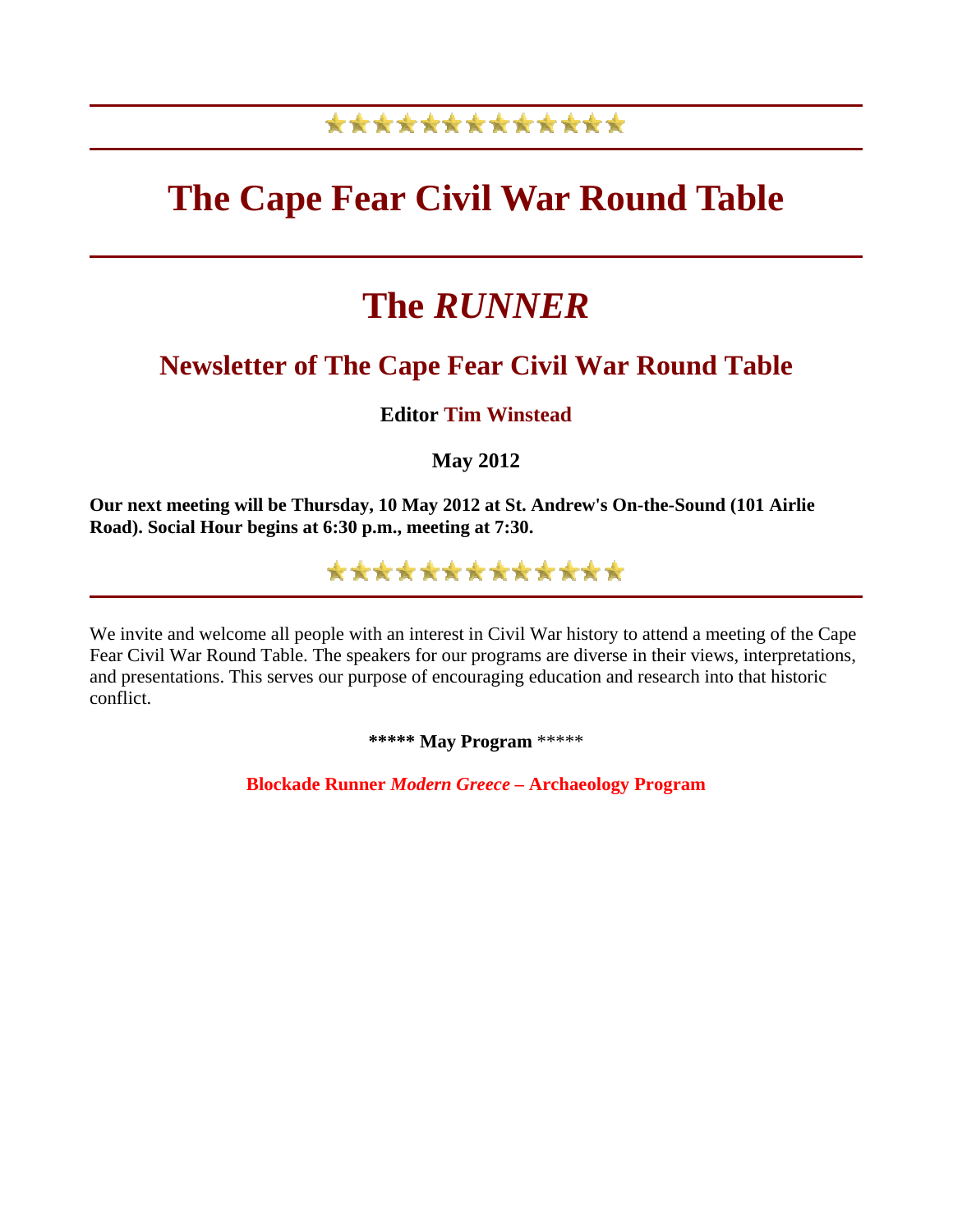

**The Blockade Runner,** *Modern Greece*

At 4:15 a.m. on the morning of June 27, 1862, Commander William A. Parker of the U.S.S. *Cambridge* spotted a large steamer about 3 miles from Fort Fisher. Parker ordered the *Cambridge*  gunners to open fire upon the gray ship. The blockade runner hoisted an English flag and made for the protective guns of Fort Fisher. The iron steamer, the *Modern Greece,* failed to reach the safety of the Cape Fear River. Instead, she grounded and met her demise.

While some of the *Modern Greece's* large cargo was offloaded by the Confederates after she grounded, the steamer slipped under the water and sand of the Atlantic Ocean where she remained until she was uncovered by a fierce storm in the early spring of 1962. Divers from the Naval Ordinance School at Indian Head, Maryland discovered that the wreck was cleared of sand to a level below the main deck. Most importantly, much of the cargo was still there and in remarkable condition. The Office of Archives and History worked with other agencies and began the initial recovery of cargo from the *Modern Greece.* While generally successful, the knowledge about conservation of recovered artifacts was in its infancy and because of the large number of artifacts many were simply left in large outdoor storage tanks at the Fort Fisher site.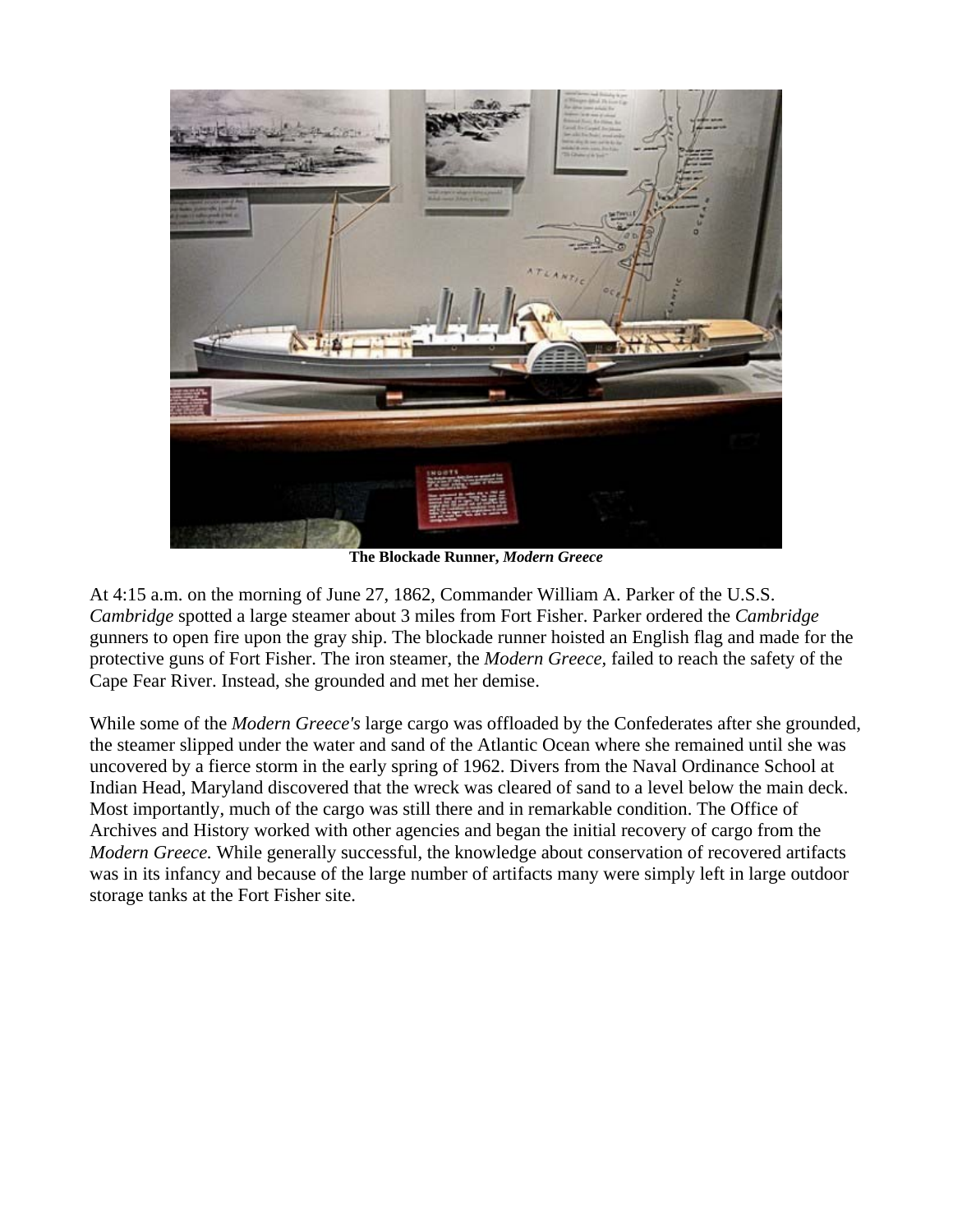

**Through the Blockade**

On March 5 - 7*,* eleven East Carolina University Maritime Studies graduate students and four interns from UNC Wilmington began efforts to discover what artifacts remained in those muddy outdoor storage tanks. This year marked the 150<sup>th</sup> anniversary of the sinking of the *Modern Greece* and the 50<sup>th</sup> anniversary of the original recovery effort. These student's efforts to clean out the tanks, catalogue the artifacts, and store them in more stable indoor wet storage was the beginning of a long conservation process that will allow these "bits of history" to be shared with the public.



**Mark Wilde-Ramsing**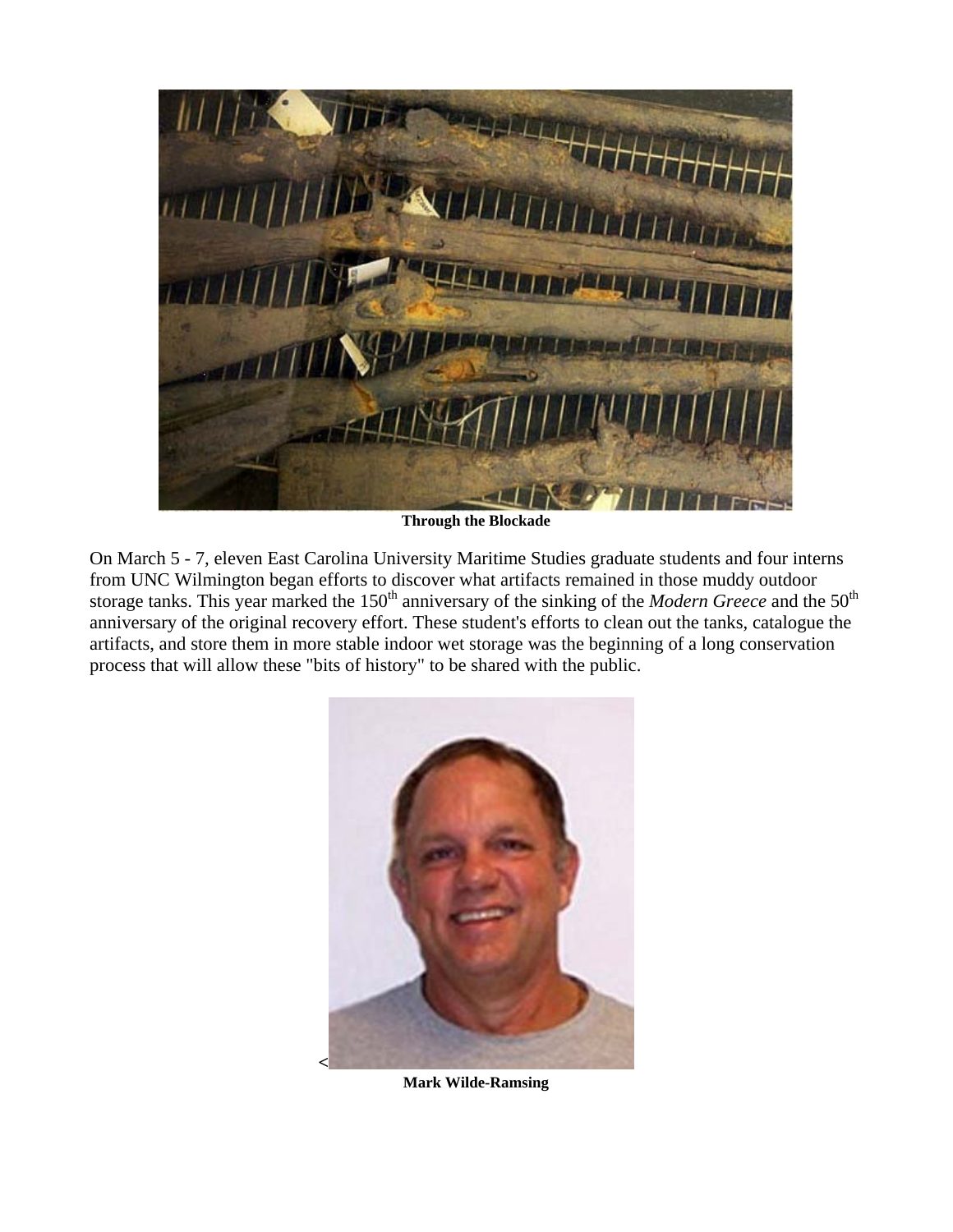On May 10, **Mark Wilde-Ramsing** will present the current status of the *Modern Greece's* cargo and the ongoing conservation efforts being made by the Underwater Archaeology Branch. Please join with the members of the Cape Fear Civil War Round Table and learn about the latest discoveries from the *Modern Greece.* 

**Mark U. Wilde-Ramsing**, Ph.D, became a staff archaeologist with the North Carolina Division of Archives and History – Underwater Archaeology Branch in 1978 and in October 2010 he became Deputy State Archaeologist – Underwater. Mark was appointed to develop an environmental review system for the submerged cultural resource management program. Wilde-Ramsing has surveyed many miles of North Carolina waters and supervised on underwater site investigations ranging from dugout canoes to  $20<sup>th</sup>$  Century steamers. Throughout these investigations, Mark has sought input from marine archaeologists, historians, conservators, and physical scientists to help interpret and preserve the submerged archaeological record. Since 1997, Mark has been project director for the *Queen Ann's Revenge* shipwreck. Wilde-Ramsing graduated from Wake Forest University and the Catholic University of America. He received his doctorate in Coastal Resource Management from East Carolina University.

Editor

#### **\*\*\*\*\* Raffle Winners \*\*\*\*\***

#### **Raffle Master: Ed Gibson**

If you have books, prints, or other items that you would like to donate to the CFCWRT raffle, talk to Ed at our next meeting.

### **April Meeting:**

Congratulations to the winners of the raffle. *Lee's Tar Heels* Dennis Wrynn *Generals South – Generals North* Davis Paul *The Civil War Battlefield Guide* Linda Lashley *Sherman* Ed Gibson *Lincoln's Men* Connie Hendrix *Devil's Dream* **Martha Watson** 

Winners of the ancestry items:

*Tracing Your Ancestry* Dale Lear *History of Lumpkin County* **Linda Lashley** *Passports Issued by Governors of Georgia* Joseph George Family Tree Maker Gail Clements

#### **\*\*\*\*\* Trivia Questions for May 2012 \*\*\*\*\***

#### **1 –** Who owned the *Modern Greece?*

**2 -** What especially valuable articles were recovered from the *Modern Greece* and how were they used by the Confederates at Fort Fisher?

**3 –** On May 6, 1864, the C.S.S. *Raleigh* ventured through New Inlet and for a short interval broke the Union Blockade. What was the relationship between the *Modern Greece* and the *Raleigh*?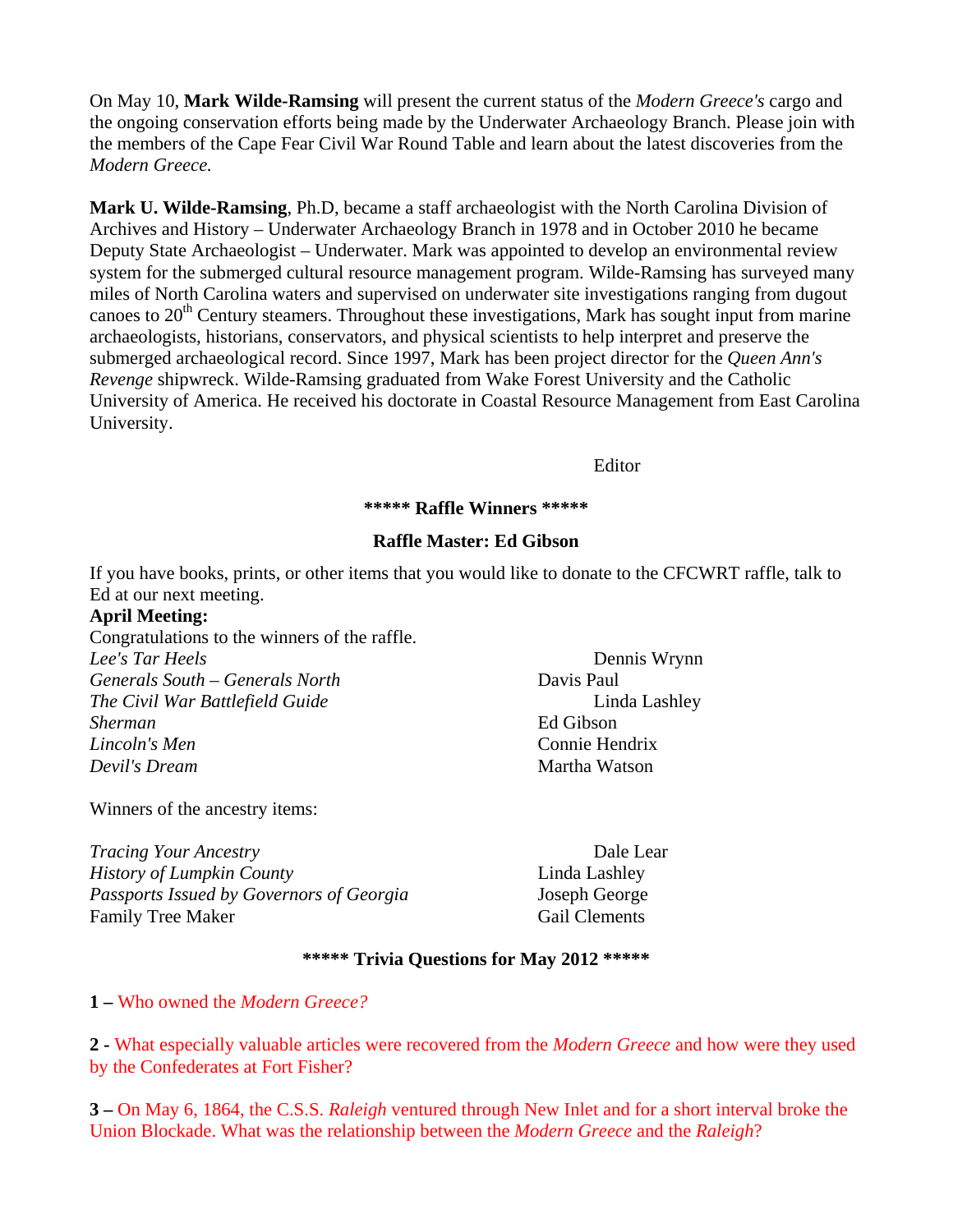**4 –** In Genealogy 101, Becky Sawyer discussed the immigration records that were available for research purposes. Where were the three major ports through which many of the new Americans entered the United States?

\*\*\*\*\* **Member News** \*\*\*\*\*

If you have member news that you think would be of interest to CFCWRT membership, let me know about it.

**1 – Reminder of June 2012 Meeting: Special Event!!!!** On *Tuesday night*, **June 19, 2012**, **Dr. Susannah Ural** will speak at an "added" meeting of the CFCWRT. Dr. Ural, who teaches at the University of Southern Mississippi, will present **"The Rise of Hood's Texans: Recruitment through Antietam."** Dr. Ural will bring a knowledge and enthusiasm to her subject that you will not want to miss. **NOTE:** Please make a notation on your calendar that this meeting is **not** on our traditional second Thursday night but on the following Tuesday night – at the same time and place.

**2 – Worth Seeing** – Member **Lance Bevins** alerted us to this exhibit now showing at the **Cameron Art Museum**. *Eye Witness Civil War Drawings* from the Becker collection features 127 "first hand" drawings depicting colorful aspects of life and action during the Civil War era. This exhibit will be at the museum through **May 6, 2012**. These original drawings by artists-reporters for the *Frank Leslie's Illustrated Newspaper,* were used to inform a reading public of actions during the war.

Many of you will be familiar with these prints; however, it will be fascinating to see the original drawing next to the engraving that appeared in the newspapers.

**3 – 1st NC Co. E -** The newly formed 1st North Carolina Company E has made the **Cameron Art Museum** its home site. The unit will provide monthly civil war activities on the museum's grounds, so come and watch drills, rifle firings and more. Engage with the reenactors about their passion for providing living history and explore the historic Civil War site where the Battle of Forks Road took place. The museum's site is where Major General Robert F. Hoke made his last stand against Union soldiers comprised primarily of U.S. Colored Troops in the final fight for Wilmington on February 20, 1865. Check the museum website<http://www.cameronartmuseum.com/index.php?c=calendar> for the calendar events involving the  $1<sup>st</sup> NC$ . The initial drill was held on April 21<sup>st</sup> from 10:00AM – 2:00PM.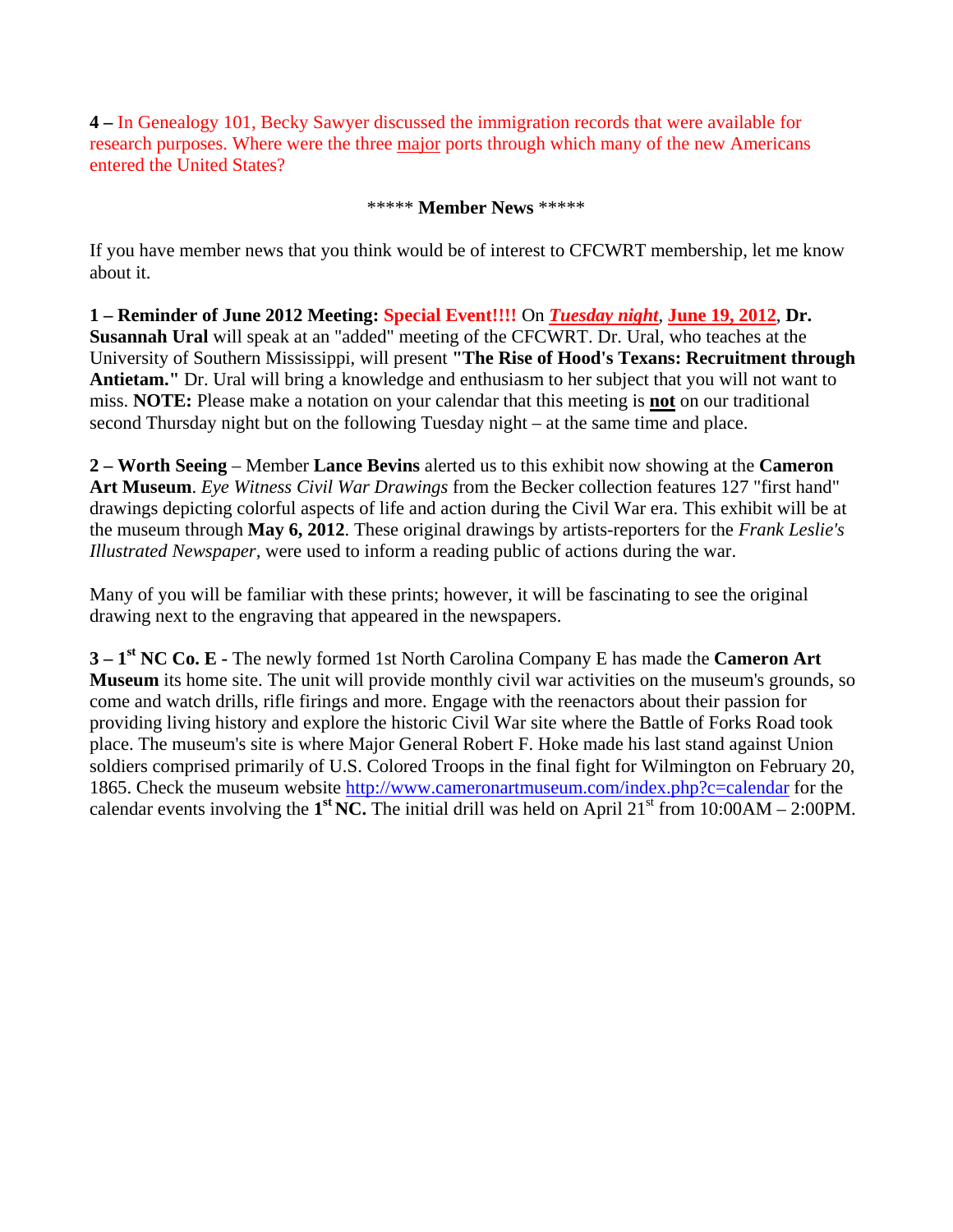

**1st NC Company E**

**4 – May 12th: Confederate Memorial Day Service –** Saturday 4 - 5pm. Fort Fisher Chapter #2325 of the United Daughters of the Confederacy will present the annual Confederate Memorial Day ceremony at Battle Acre. Local historian and CFCWRT member, Richard Triebe, author of *Fort Fisher to Elmira: The Fatal Journey of 518 Confederate Soldiers*, is guest speaker. For more information, call 910-458-5538.

Source:<http://www.nchistoricsites.org/fisher/>

## **\*\*\*\*\* May 1862 \*\*\*\*\***

In May 1862 Union forces moved against the Confederate capital Richmond. Jefferson Davis wrote to his wife that he was disappointed with the resolve of the people in Richmond. May 1862 also saw Unionist forces occupy Yorktown.

May 1<sup>st</sup>: General Butler occupied New Orleans. His administration of the city was to prove controversial.

May 2<sup>nd</sup>: Unionist forces were massed for an attack on Yorktown. General Johnston, the Confederate officer in charge of the city, knew he would not be able to make a stand against a mass attack and decided to evacuate the city.

May 3<sup>rd</sup>: Confederate forces started to evacuate Yorktown and withdraw to Richmond.

May  $4<sup>th</sup>$ : The Army of the Potomac occupied Yorktown in Virginia.

May 5<sup>th</sup>: President Lincoln left Washington DC for a meeting with McClellan at Fortress Monroe. Secretary of War Stanton and Secretary of the Treasury Chase accompanied the President. A battle at Fort Magruder, Williamsburg, against a rearguard Confederate force protecting the withdrawal from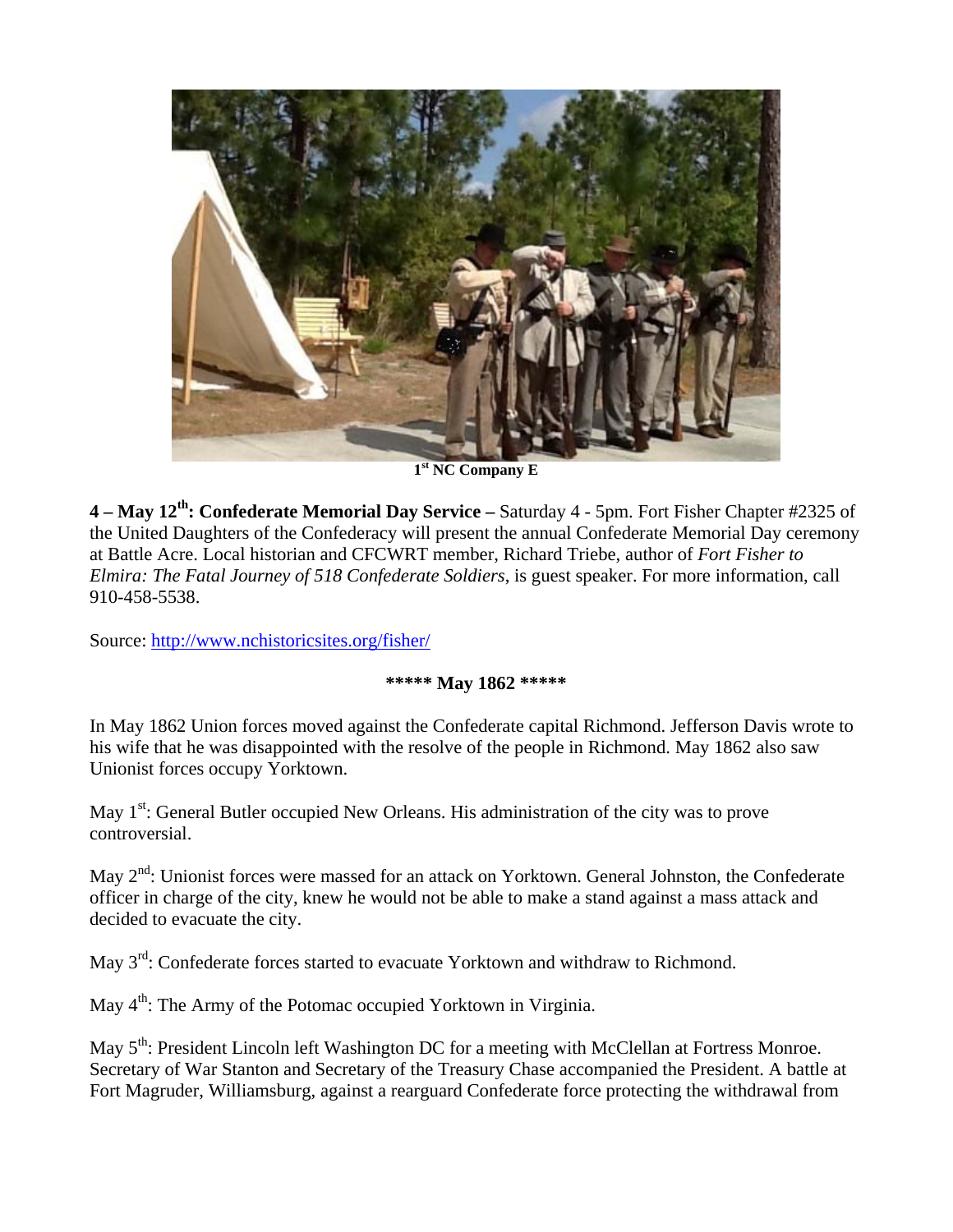Yorktown, led to a Union victory but at a cost – 456 dead, 1,400 wounded and 372 missing. Confederate losses were estimated at being between 1,000 and 1,700.

May 7<sup>th</sup>: Union forces sailed upriver to Eltham's Landing, Virginia, and landed near West Point. They came under fire from Confederate troops still withdrawing from Yorktown and lost 49 killed, 104 wounded and 41 missing.

May 9<sup>th</sup>: Lincoln met McClellan to discuss the course of the war. Confederate forces abandoned the important naval base at Norfolk. When Unionist forces arrived at the naval base, they found large amounts of stores and equipment.

May 11<sup>th</sup>: The 'CSS Virginia' (formally the 'USS Merrimac') was destroyed by the Confederates to stop it falling into the hands of the Unionists. It was too heavily armoured to be used on rivers and could not navigate the River James to help Confederate forces at Richmond.

May  $12^{th}$ : Lincoln announced that as ports Beaufort (North Carolina), Port Royal (South Carolina) and New Orleans were now in Federal hands, the blockade that they had been under would be lifted. Unionist forces occupied Baton Rouge, Louisiana.

May  $13<sup>th</sup>$ : Many citizens in Richmond fled the city as Unionist forces approached.

May  $15<sup>th</sup>$ : In New Orleans, the men of the city were kept in order by the presence of a large Unionist force. However, the women of the city made very public what they thought about the Unionist occupation of the city. Butler's response was to issue General Order Number 28. This stated "when any female shall, by word, gesture or movement insult or show contempt for any officer or soldier of the United States, she shall be regarded and held liable to be treated as a woman of the town plying her avocation."

May 18<sup>th</sup>: Suffolk, Virginia fell to Unionist forces.

May 19<sup>th</sup>: In a letter to his wife, Jefferson Davis, commented on the lack of resolve he had observed in those defending Richmond.

May  $20<sup>th</sup>$ : Lincoln signed the Homestead Act. This act made available 160 acres of government land that would be handed over to a homesteader if he agreed to improve it for five years. Post-war America greatly benefited from this act as it encouraged many to migrate west.

May 21<sup>st</sup>: Advanced units of the Army of the Potomac were just eight miles from Richmond. However, McClellan was still cautious about attacking the Confederate capital, as he still believed that he did not have enough troops.

May 23<sup>rd:</sup> Union forces at Front Royal in the Shenandoah Valley suffered heavy casualties after being attacked by 'Stonewall' Jackson's men. Over 1,000 Unions troops were killed or wounded out of a total force of 1,400 men. On the same day, the Confederates suffered a defeat at Lewisburg and lost over 200 men killed, wounded or missing.

May  $24^{th}$ : Lincoln ordered that 20,000 Unionist troops be sent to the Shenandoah Valley to eradicate the Confederate forces there.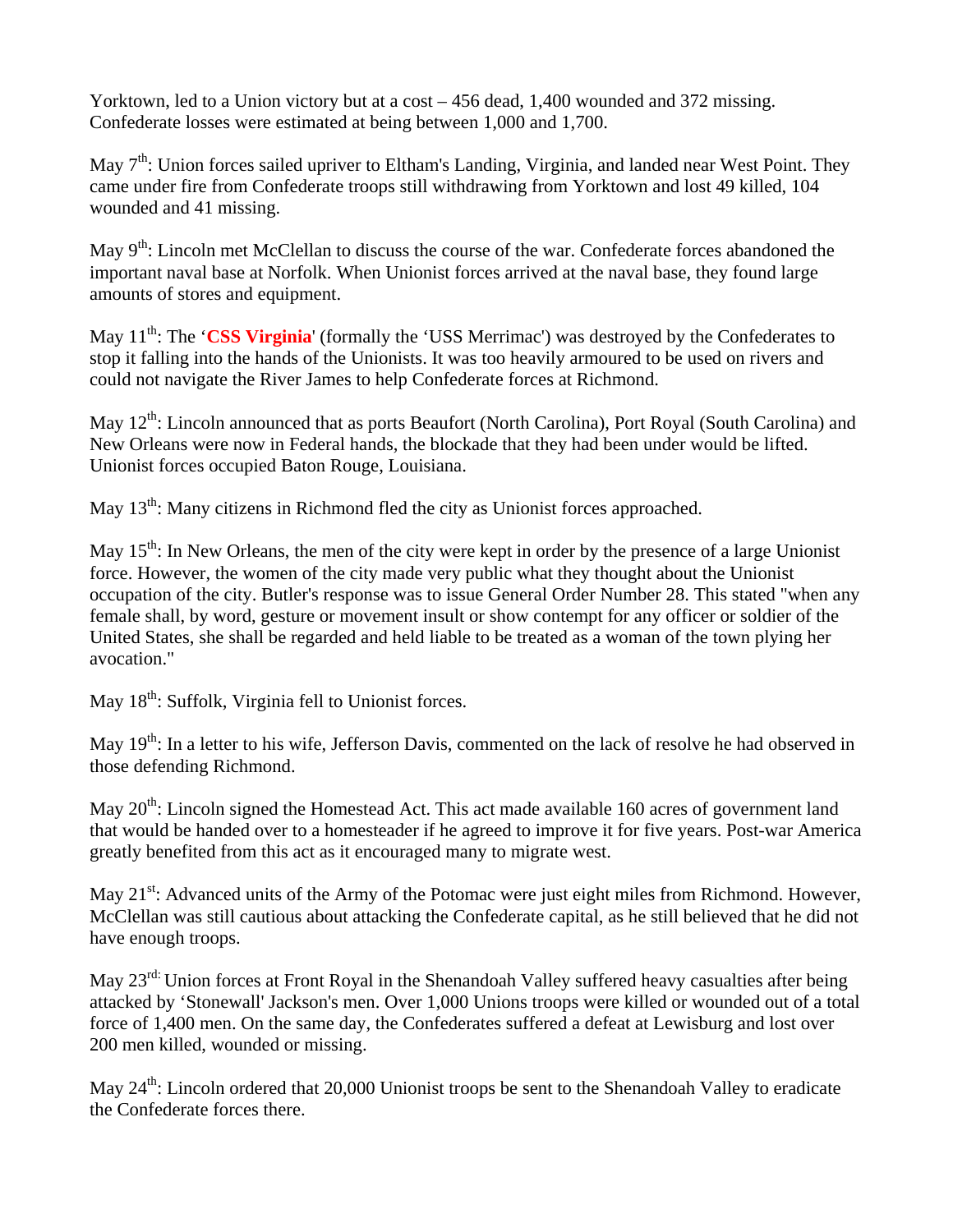May  $25<sup>th</sup>$ : Lincoln gave McClellan an ultimatum – either attack Richmond or return with the Army of the Potomac to Washington DC to assist in the capital's defence.

May  $29<sup>th</sup>$ : To counter Confederate success in the Shenandoah Valley, Unionist strength there was increased to 40,000 men. Ashland, a town just to the north of Richmond, was captured by the North.

May  $31<sup>st</sup>$ : A major Confederate attack against the Army of the Potomac started at Fair Oaks. It was led by General Joseph Johnston. Towards the end of the day Johnston was seriously injured by shrapnel.

#### Source: <http://www.historylearningsite.co.uk/may-1862-civil-war.htm>, accessed April 17, 2012. **\*\*\*\*\* May 1862 cont'd \*\*\*\*\* C.S.S.** *Virginia*

The destruction of the CSS *Virginia* on May 11<sup>th</sup> was just one of many reverses experienced by Confederate forces in May 1862. As related in the following excerpt from a paper about John Taylor Wood, the Confederate hopes and visions of glory associated with the construction of the *Virginia*  were short lived.

In January 1862, John Taylor Wood received orders to report to Commodore Franklin Forrest at the navy-yard in Norfolk. Wood was to be a lieutenant assigned to the C.S.S. *Virginia* then under construction from the remains of the frigate U.S.S. *Merrimac.* The *Virginia* was a revolutionary ironclad vessel proposed by Lieutenant George M. Brooke and wholeheartedly backed by Stephen R. Mallory, Secretary of the Navy. Mallory proposed the iron-clad as a technological leap which would allow the Confederate Navy to counter the numerical superiority of the Union Navy. Wood was aware of the limitations of the *Virginia's* refurbished steam engines, her deep draft, and her Noah's Ark maneuverability. He was also aware that the ten guns mounted behind the iron casemate would be nearly impervious to the heavy guns of the Union's wooden fleet. Wood wanted to be in the midst of the experiment and to witness the *Virginia* in action against the Union fleet at Hampton Roads. Stephen R. Mallory knew that the *Virginia's* potential uses as an offensive weapon were in the hands of the Franklin Buchanan and his officers. He knew that Buchanan and his officers must be bold and daring. Mallory was a visionary whose ideas were sometimes out of reach to the realities of the present day. He expected much from "an untrained and untried crew, in an untested vessel, pitted against the undoubted mettle of a Federal fleet in Hampton Roads." On March 7, 1862 on the day before the *Virginia* would venture forth from Gosport Navy Yard, Mallory sent a confidential letter to Flag Officer Buchanan. Mallory's ultimate objectives for the *Virginia* were ambitious and far beyond the confines of Hampton Roads. He wanted to know Buchanan's views on a *Virginia* attack against New York City. "Such an event would eclipse all the glories of the combats of the sea, would place every man in it preeminently high, and would strike a blow from which the enemy could never recover. Peace would inevitably follow." Mallory would find boldness and daring in one of the *Virginia's*  officers, John Taylor Wood. In the South's quest for independence, Mallory and Taylor would be linked in numerous bold and daring campaigns.

Wood wrote the following about the March 8, 1862 engagements in Hampton Roads between the *Virginia* and the Union wooden fleet, and on March 9 between the *Virginia* and the *Monitor*. It was, "in some respects the most momentous naval conflict ever witnessed. No battle was ever more widely discussed or produced a greater sensation. It revolutionized the navies of the world." The *Virginia* inflicted severe damage on the wooden ships but had been fought to a draw by the *Monitor.* After both ships withdrew for repair and refit, Buchanan sent Wood with a dispatch that informed Mallory of the two-day conflict. Buchanan also, "directed me to proceed to Richmond with it and the flag of the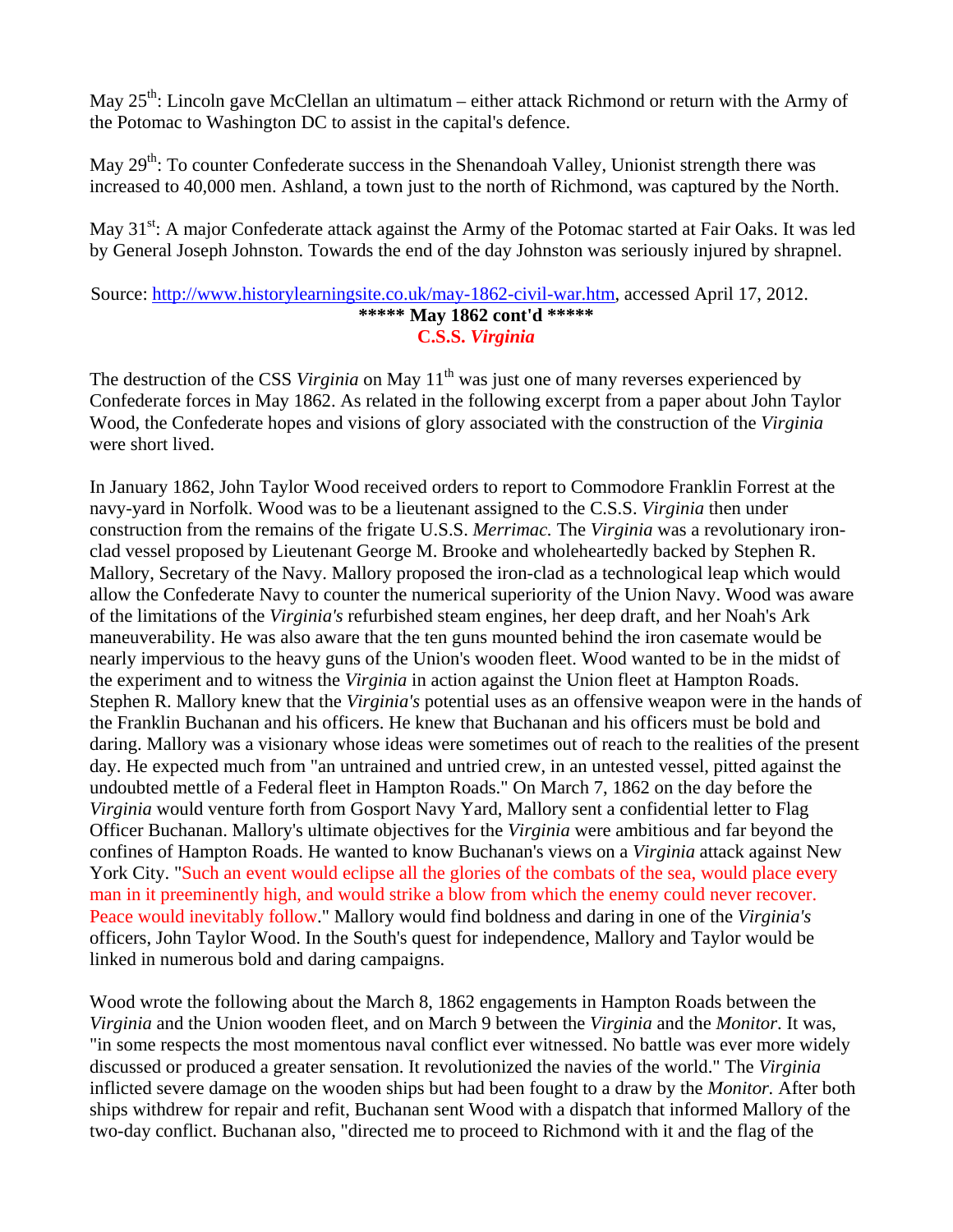*Congress*, and make a verbal report of the action, condition of the *Virginia*, etc." Wood reported to Mallory and they went to President Davis's office where Wood related the events to the gathered members of the government. "As to the future, I said that in the *Monitor* we had met our equal, and that the results of another engagement would be very doubtful." That Wood was sent to Richmond to report the events showed that his observations were valued by Buchanan. While Wood was excited by the historical significance of the conflict, he was able to give an even-handed appraisal of the actions. Wood's detachment from the growing excitement about the capabilities of the *Virginia* made his value as a reliable observer for Mallory and Jefferson Davis increasing important. Wood returned to the *Virginia* and participated in her future actions against the Union fleet. As he

observed, the unreliability of the *Virginia's* engines, the resulting slowness, and her depth of draft limited the ability to bring the *Monitor* into battle. The *Virginia* protected Norfolk but her survival was dependent upon the Confederate army's continued presence in the city. In April 1862, the threat of McClellan's Peninsula Campaign caused General Joseph E. Johnston to order the abandonment of Norfolk. The *Virginia* was too heavy to proceed up the James River to Richmond. Efforts to lighten her failed; hence, the navy ran the *Virginia* aground near Carney Island and set her ablaze on May 11, 1862. Wood and Lieutenant Catesby ap R. Jones were the last to leave the ship that had generated such enthusiasm for the Southern cause.

The weapon platform technology advanced by the *Virginia* was beyond the mechanical propulsion means available to the Confederate Navy. Mallory's dream of an attack on New York City never came to anything; however, John Taylor Wood did attempt to carry out an attack on that city when he took the *Tallahassee* and the war north in late 1864.

Editor

Source: [archive.html](http://www.cfcwrt.org/Newsletters/archive.html) , accessed April 17, 2012.



### **\*\*\*\*\* April Program** \*\*\*\*\*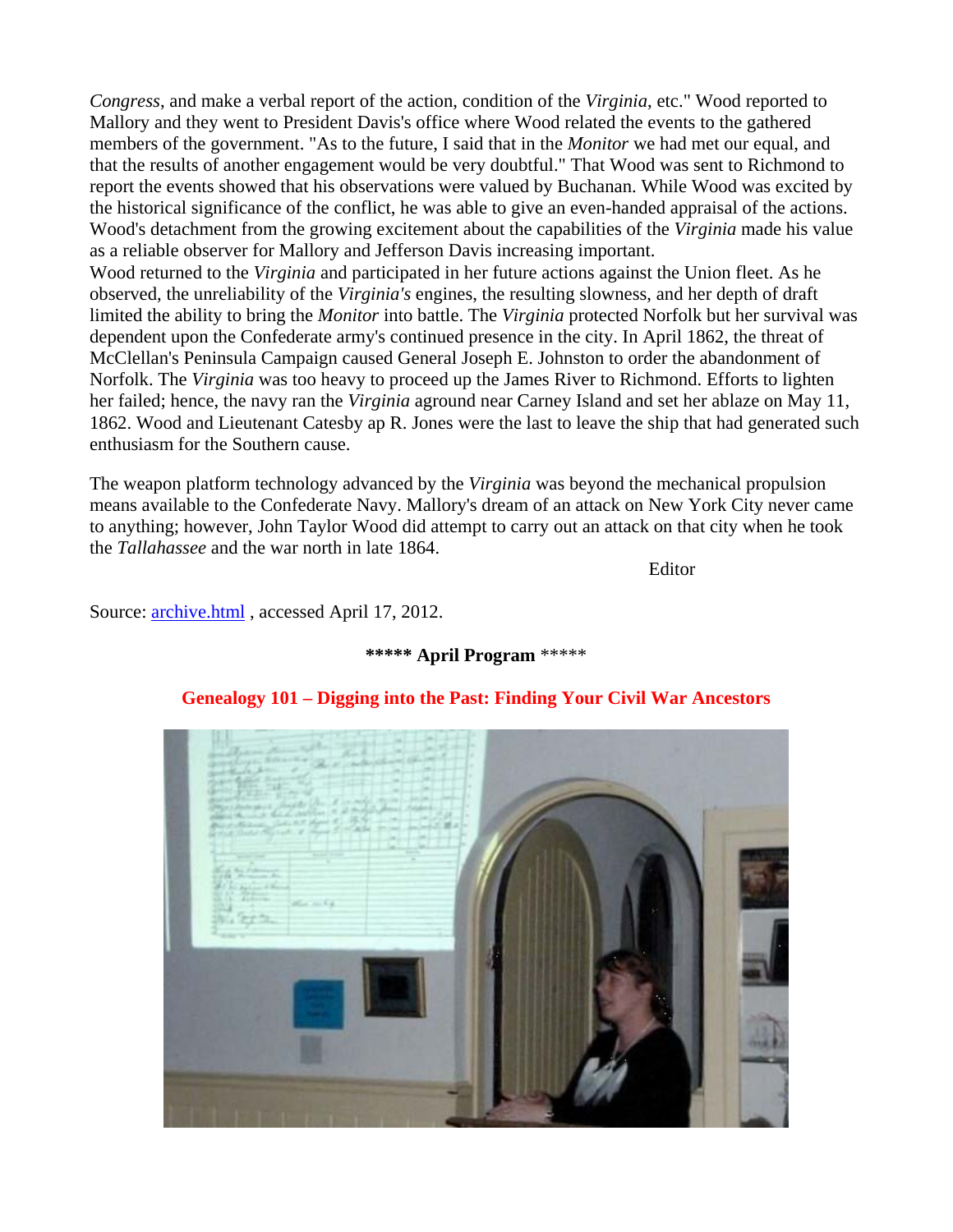#### **Becky Sawyer and the Census**

To those who attended the April meeting, Becky shared the basic steps that should be taken to trace the roots of a Civil War ancestor. If you were lucky, you started with your ancestor's name, age or year of birth, and a location – state and town. If you were not lucky, you worked backwards and with names you knew and used census data to follow your ancestors back to the Civil War era. The 1850 Census was especially valuable – the 1850 Census was the first census that provided the names of the all the people who lived in a particular household.

Among other sources, Becky mentioned the following as possible information about your Union or Confederate veteran.

 **Do the math**: During the early days of the war, men were usually found to be born between 1826 and 1842. As the war continued, older and younger men were drawn into the conflict. Especially in the South, the Senior Reserves and the Junior Reserves were prominent as the Confederacy called upon "cradle to the grave" enlistments.

**1890 Veterans Census** was a source (Ancestry.com) of much information about Union Veterans. This was the only portion of the 1890 Census that was not destroyed in a 1921 fire.

**1910 Census** was the first to have an indicator that a man was a Union or Confederate veteran.

**Geography –** Be aware that new counties could have been created after the war. Becky gave an example of Pender County being created from New Hanover County in 1870. She also shared a map of North Carolina as it existed between 1861 and 1865.

**Regimental Histories –** Both Union and Confederate veterans contributed to regimental histories in the years following the war. Official Regimental histories and individual soldier memoirs have been helpful in searches for men in a particular unit.

**North Carolina Resources** – The State of North Carolina began Roster of North Carolina Troops during the  $100<sup>th</sup>$  anniversary of the war. This effort continued as new volumes are still being completed at the  $150<sup>th</sup>$  anniversary.

**Public Libraries –** Many Public Libraries have genealogy rooms or access to on-line databases that can be helpful. The good thing about Public Libraries – they are usually helpful with suggestions and your tax dollars actually work for your quest.

The Internet has enhanced the ability of individuals to access huge amounts of information from their computers. The old days involved microfilm, microfiche, and paper records and these sources remain valuable tools; however, on-line databases can make your search much easier. Becky shared sites, both subscription based and free sites, that are good places to begin your search.

Subscription Based Sites: **Ancestry.com -** \$22.95/month, \$155.40/year **Fold3.com** - \$11.95/month, \$79.95/year **Civil War Database**: [www.civilwardata.com](http://www.civilwardata.com/) - \$25.00/year

-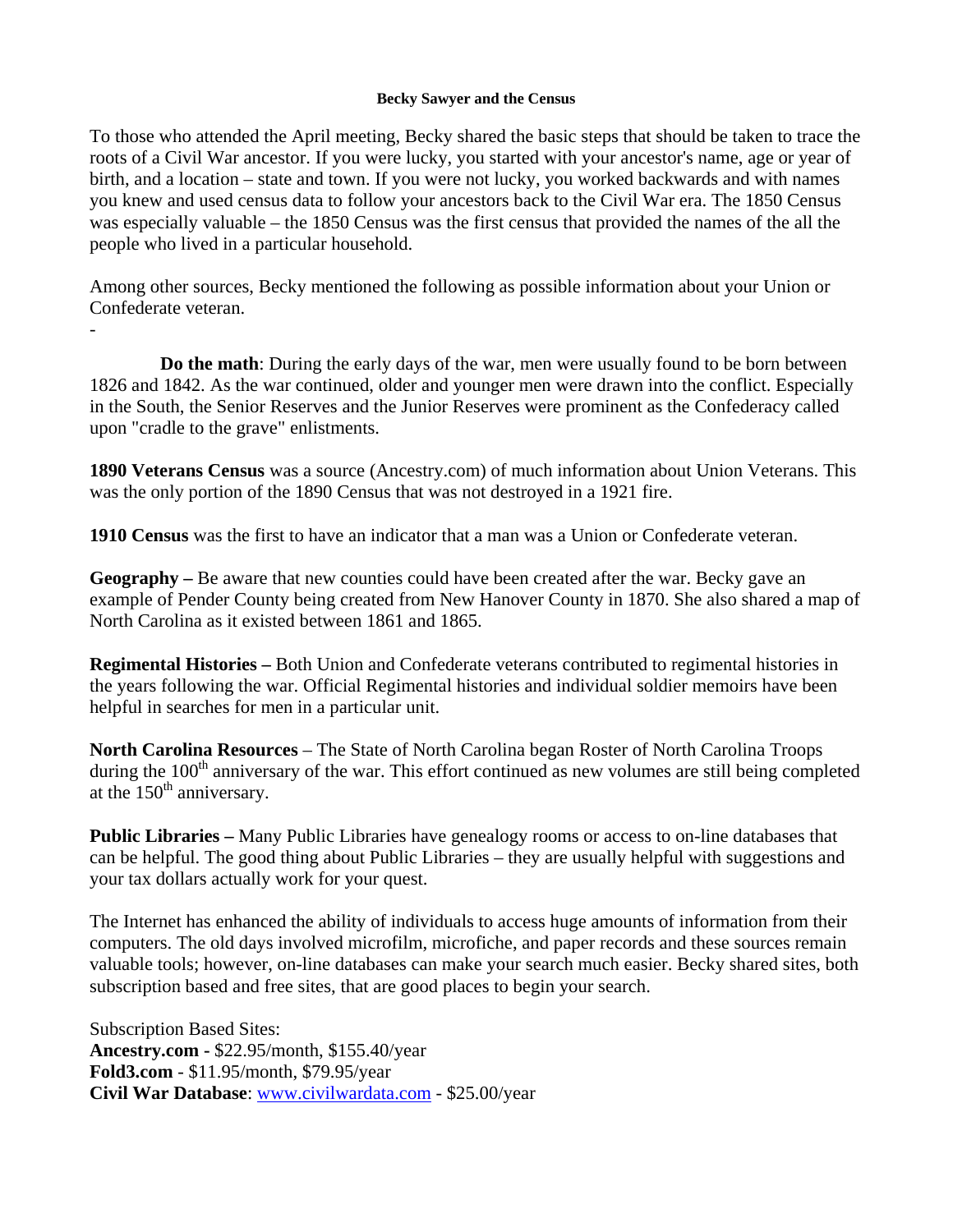Free Sites: **Port of New York**, source of immigrant records, [www.castlegarden.org](http://www.castlegarden.org/) (1820-1913) **Immigrant Ships Transcription** – <http://www.immigrantships.net/> **Soldiers and Sailors Database** (NPS site) – <http://www.itd.nps.gov/cwss/> **Find A Grave.com** – [www.findagrave.com](http://www.findagrave.com/) **Internment.net** – [www.internment.net](http://www.internment.net/) **Family Search.org** – Sources for various records (marriage, census, death – US & Europe) – [www.familysearch.org](http://www.familysearch.org/) **GenWeb** projects by state & counties –<http://www.ncgenweb.us/> **State Archives or State Libraries** – [www.nclive.org](http://www.nclive.org/) Remote access to sate library or local libraries with your library card number – Heritage Quest (census records, Rev War pensions, Freemen's Bureau) Dyer's Compendium (Union Regimental Histories) – [www.civilwararchive.com/regim.htm](http://www.civilwararchive.com/regim.htm)

Other tips that Becky offered included:

**Document, Document, Document –** Always write down the source of information you found and where you found it. Nothing is as frustrating as have something and not having a clue as to where you got it.

**Brick walls –** You will encounter problems and this is where you need to get creative. -Try variations of the spelling of a particular name. Names were Americanized: Dryer, Dreyer, Drier, etc. In my family's case, Kilit became Killet and finally Killette. (Can you imagine being called Private Kilit?)

-Think of other links – siblings, parents

-Sons of Union Veterans, Daughters of Union Veterans

-Sons of Confederate Veterans, United Daughters of the Confederacy



**Smiling Becky – Good job!**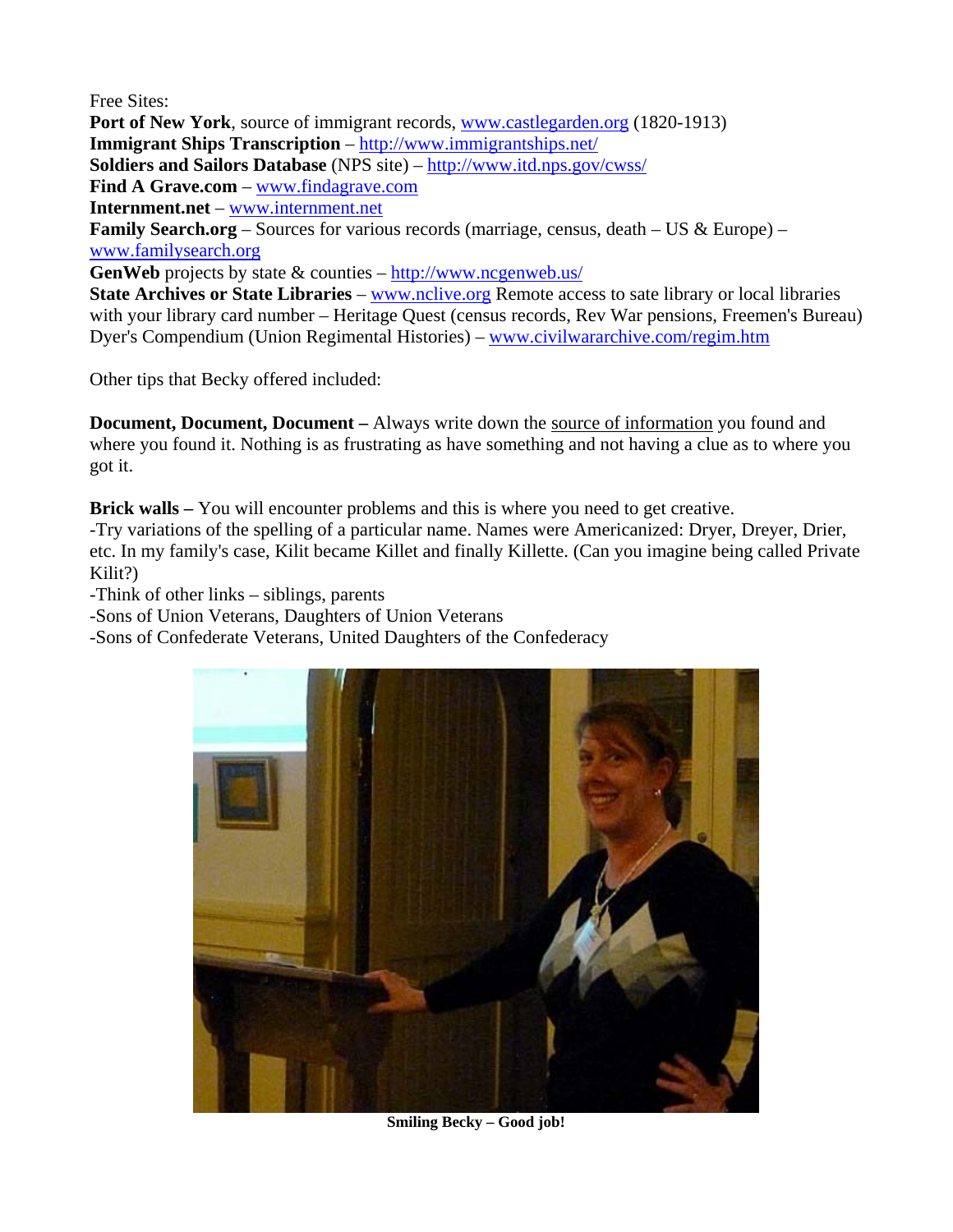Finally, the last tip for your search and potentially the most valuable is: Becky loves this genealogy stuff, she works at the Fort Fisher State Historic Site, and she enjoys helping people find their Civil War ancestors. Seriously, there are records and databases available at Fort Fisher which could help you shorten your journey.

I believe I am going to make another trip to Fort Fisher.

#### Editor **\*\*\*\*\* Comments and Suggestions \*\*\*\*\***

Comments and suggestions to make the Cape Fear Civil War Round Table and "The Runner" more relevant to your Civil War experience are welcomed. Send them to me at [tpwinstead@gmail.com.](mailto:tpwinstead@gmail.com) Please include "CFCWRT News" in your Subject line.

### **\*\*\*\*\* Trivia Questions for May 2012 \*\*\*\*\***

**1 –** Who owned the *Modern Greece?* The *Modern Greece* was built by the Richardson's firm of Stockton, England during 1859. According to *Lloyd's* Register, she was a 753 ton ship, 210 feet in length, 29 feet in breadth, and drew 17 feet and 2 inches of water. She was not designed as a blockade runner and her deep draft made her ill-suited for running the bar into the Cape Fear River. On June 27, 1862, she paid the ultimate price for her design deficiencies.

The *Modern Greece* was owned by one of the first British companies that attempted to challenge the Union blockade. **Zachariah C. Pearson** was a ship owner, merchant, and the mayor of Hull, England. Pearson loaded his ships with supplies provided by Confederate agent, **Caleb Huse**. While accounts show that many blockade running enterprises reaped huge profits, Zachariah Pearson was not among their membership. Between May 4 and August 4, 1862, Pearson sent seven ships to run through the blockade – six were captured and the *Modern Greece* ran aground. By the end of 1862, Pearson and Company had declared bankruptcy.

The blockade of the Southern states was officially ended by President Andrew Johnson on June 23, 1865. The first successful run was by the *Bermuda* into Savannah on April 18, 1861, the last run was by the *Lark* out of Galveston on May 24, 1865. More than 300 steamers challenged the Union blockade. Of the approximate 1,300 attempts, more than 1,000 were successful. The average blockade runner made four runs (two round trips) during her lifetime. Per Stephen R. Wise, some 136 blockade runners were captured and another 85 were destroyed.

Source: Leslie S. Bright, *The Blockade Runner Modern Greece and her Cargo* [Raleigh, NC: Archaeology Section, Division of Archives and History, North Carolina Department of Cultural Resources, 1977], 4.

Note: This book can be read on-line at <http://archive.org/stream/blockaderunnermo00brig#page/n1/mode/2up>

Source: Stephen R. Wise, *Lifeline of the Confederacy: Blockade Running During the Civil War*  [Columbia, SC: University of South Carolina Press, 1988], 71, 221.